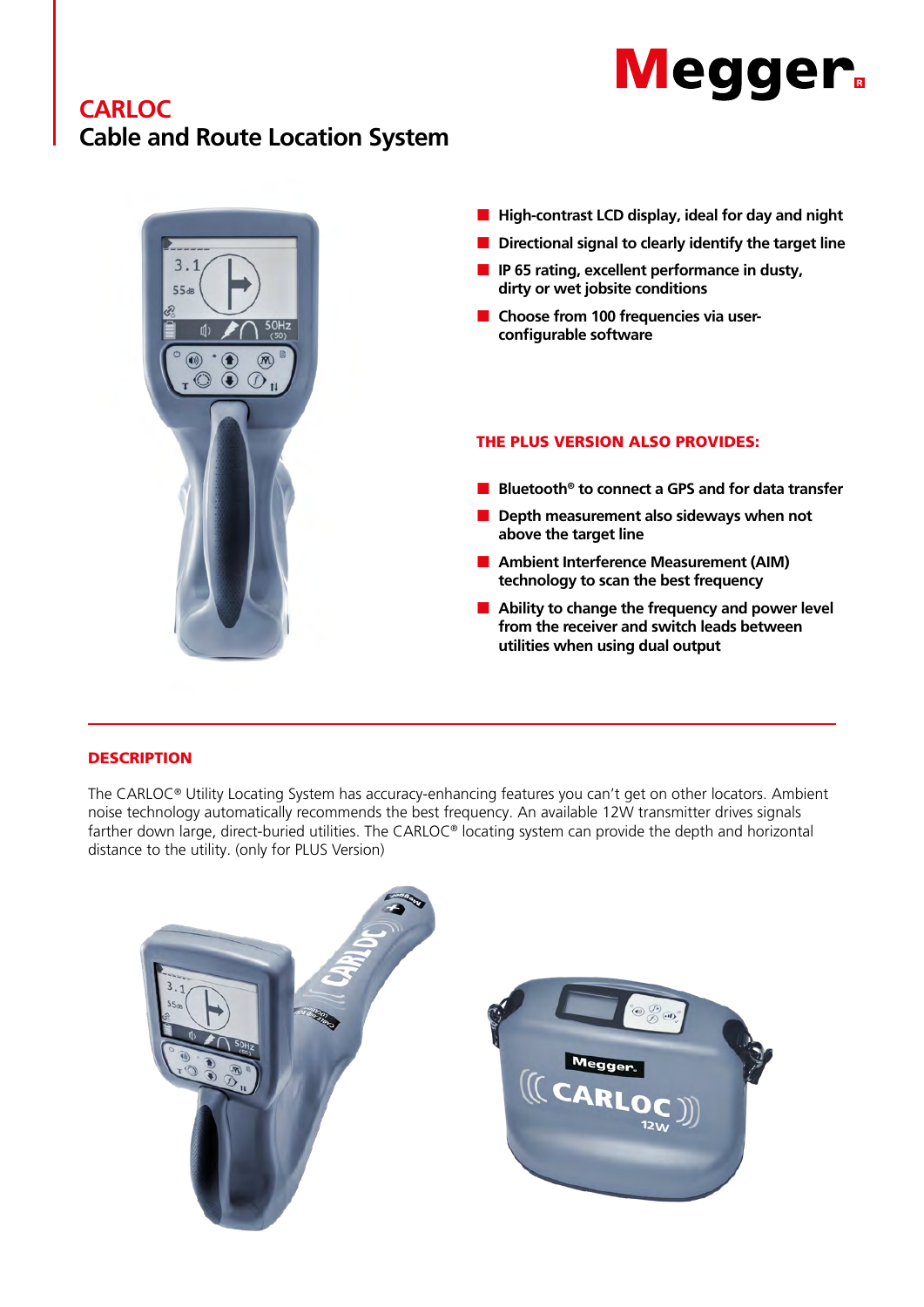# **CARLOC Cable and Route Location System**

### TECHNICAL DATA\*

#### **RECEIVER**

**Dimensions** Height 691 mm Length 325 mm Width 122 mm

Operating weight 2.2 kg **Performance characteristics**

Frequency range 50 Hz – 200 kHz Dynamic range 145 dB rms/√Hz Selectivity 117 dB Depth, max 6m Overload protection 30 dB (automatic) Depth accuracy  $\pm 5\%$  to 3 m Sonde  $\pm 5\%$  to 3 m Passive  $\pm 10\%$  to 3 m **Features**

Programmable frequencies 100 selectable

Transflective graphical LCD Current direction measurement frequency from

Fault location 263 Hz and 526 Hz Power and cathodic protection frequencies

Rx/Tx remonte communications  $(PIUS)$ 

Bluetooth**®** GPS connectivity (PLUS) Capture mapping information Line direction compass with proportional L/R arrow guidance PC configuration Software updates and confi-

#### **Enviromental**

Operating temperature -20 ... 50°C Storage temperature -32 ... 70°C Protection class IP 65 **Battery**

Sensitivity 1μA at 1 m and 33kHz

frequencies from 256 Hz to 83 kHz

256 Hz to 10 kHz Offset depth (PLUS) Measures horizontal and vertical distance to the line Interference scan (PLUS) Measures interference and recommends best frequency 50 Hz, 60 Hz, 100 Hz, 120 Hz, 150 Hz, 180 Hz Remotely control transmitter frequency, power level and more by the receiver

guration can be done by user

Batteries 2 D-Cell (LR20) or commercially available NiMH Battery life 30 hrs continuous, 70 hrs intermittent

#### **TRANSMITTER**

**Dimensions** Height 254 mm Length 305 mm Width 198 mm Operating weight 3.5 kg **Performance characteristics** Frequency range 256 Hz – 200 kHz Power 5 or 12 W

Current max. 500 mA Voltage max.  $65 V<sub>RMS</sub>$ **Features**

High contrast graphical LCD Fault location 263 Hz and 526 Hz Language support 19 user selectable languages Rx/Tx remonte communications  $(PIIIS)$ 

**Enviromental** Operating temperature -20 ... 50°C Storage temperature -32 ... 70°C Protection class **IP 65 Battery**

Programmable frequencies 100 selectable frequencies from 256 Hz to 83 kHz

Remotely control transmitter frequency, power level and more by the receiver PC configuration Software updates and configuration can be done by user Induction 16 frequencies from 8 kHz – 200 kHz Dual output (PLUS) Remotely select active output

Batteries 10 D-Cell (LR20) or optional Li-ion battery pack Battery life 100 hrs with alkaline/80 hrs with Li-ion battery pack

# **Megger**